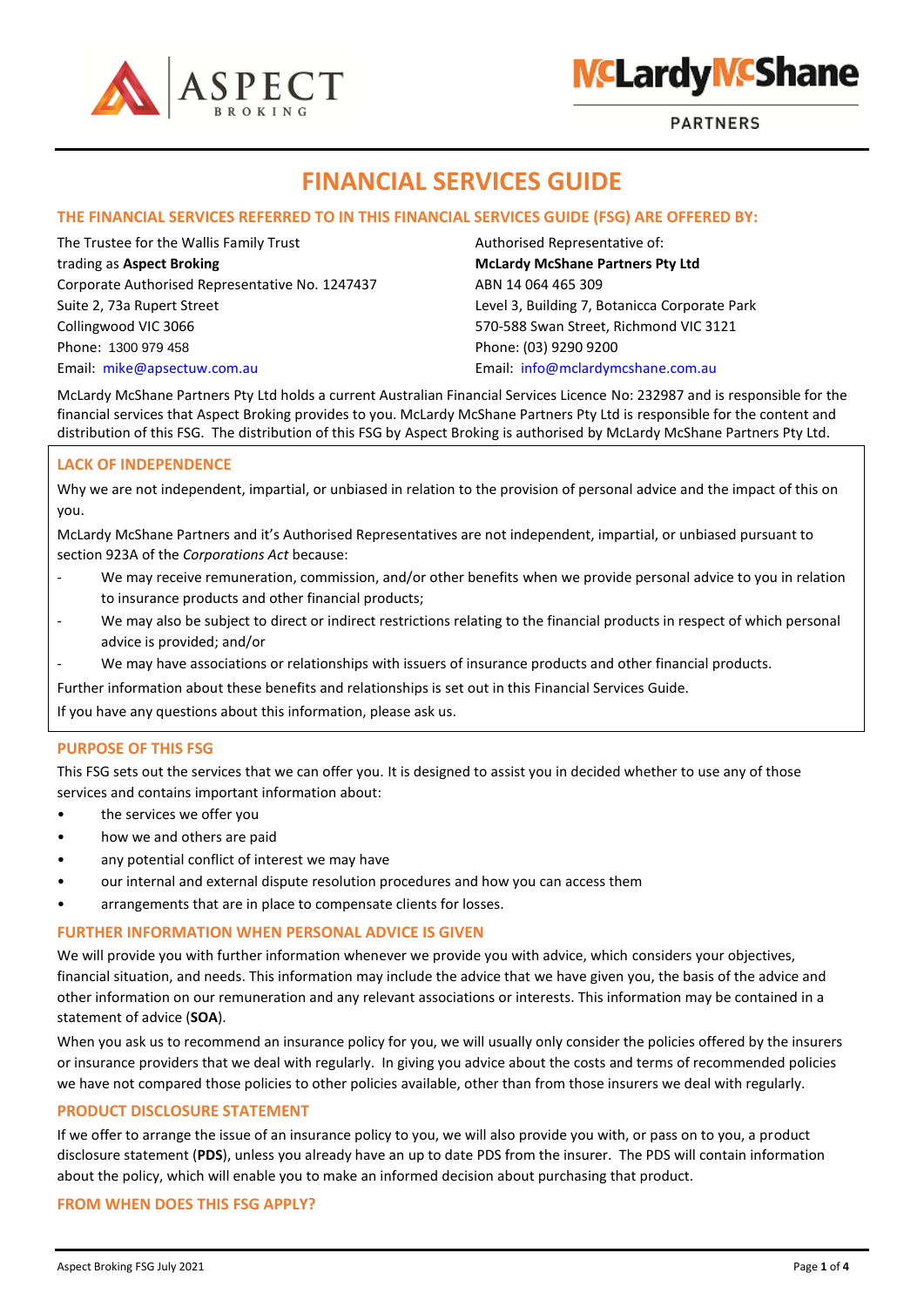

This FSG applies from 1 July 2021 and remains valid unless a further FSG is issued to replace it. We may give you a supplementary FSG. It will not replace this FSG but will cover services not covered by this FSG.

# **HOW CAN I INSTRUCT YOU?**

You can contact us to give us instructions by post, phone, fax or email on the contact number or details mentioned on page 1 of this FSG.

# **WHO IS RESPONSIBLE FOR THE FINANCIAL SERVICES PROVIDED?**

McLardy McShane Partners Pty Ltd is responsible for the financial services that will be provided to you, or through you to your family members, including the distribution of this FSG.

The contact details for McLardy McShane Partners Pty Ltd on page 1 of this FSG.

# **WHAT KINDS OF FINANCIAL SERVICES ARE YOU AUTHORISED TO PROVIDE TO ME AND WHAT KINDS OF FINANCIAL PRODUCT/S DO THOSE SERVICES RELATE TO?**

Aspect Broking is authorised to advise and deal in general insurance products to wholesale and/or retail clients under McLardy McShane Partners Pty Ltd's Australian Financial Service Licence. We will do this on your behalf as your broker unless we tell you otherwise.

Sometimes we will act under a binder or agency McLardy McShane Partners Pty Ltd has from an insurer. When we act under a binder or agency, we will be acting as the agent of the insurer. This means that we represent and act for the insurer, not for you. We will tell you when we act under a binder or agency to arrange your insurance or advise you about your insurance needs.

#### **RETAIL CLIENTS**

Under the Corporations Act 2001 (the Act) Retail Clients are provided with additional protection from other clients. The Act defines Retail Clients as: Individuals or a manufacturing business employing less than 100 people or any other business employing less than 20 people and that are purchasing the following types of insurance covers: Motor vehicle, home building, contents, personal and domestic, sickness/accident/travel, consumer credit and other classes as prescribed by regulations. Some of the information in this FSG only applies to Retail Clients and it is important that you understand if you are covered by the additional protection provided.

#### **WILL I RECEIVE TAILORED ADVICE?**

Maybe not in all cases. However, we may need information about your personal objectives, details of your current financial situation and any relevant information, so that we can arrange insurance policies for you, issue insurance policies to you or to give you advice about your insurance needs. We will ask you for the details that we need to know.

In some cases, we will not ask for any of this information. If we do not ask, or if you do not give us all the information we ask for, any advice you receive may not be appropriate to your needs, objectives, and financial situation.

You should read the warnings contained in any SOA, or any other warnings that we give you, carefully before making any decision about an insurance policy.

Where we provide you with advice about your insurance arrangements, that advice is current at the time that we give it. We will review your insurance arrangements when you inform us about changes in your circumstances, or upon renewal of your insurances.

#### **CONTRACTUAL LIABILITY AND YOUR INSURANCE COVER**

Many commercial or business contracts contain clauses dealing with your liability (including indemnities or hold harmless clauses). Such clauses may entitle your insurers to reduce cover, or in some cases, refuse to indemnify you at all. You should seek legal advice before signing and accepting contracts. You should inform us of any clauses of this nature before you enter into them.

#### **WHAT INFORMATION DO YOU MAINTAIN IN MY FILE AND CAN I EXAMINE MY FILE?**

McLardy McShane Partners Pty Ltd maintains a record of your personal profile, including details of insurance policies that we arrange or issue for you. McLardy McShane Partners Pty Ltd may also maintain records of any recommendations or advice given to you. McLardy McShane Partners Pty Ltd will retain this FSG and any other FSG given to you as well as any SOA or PDS that we give or pass on to you for the period required by law.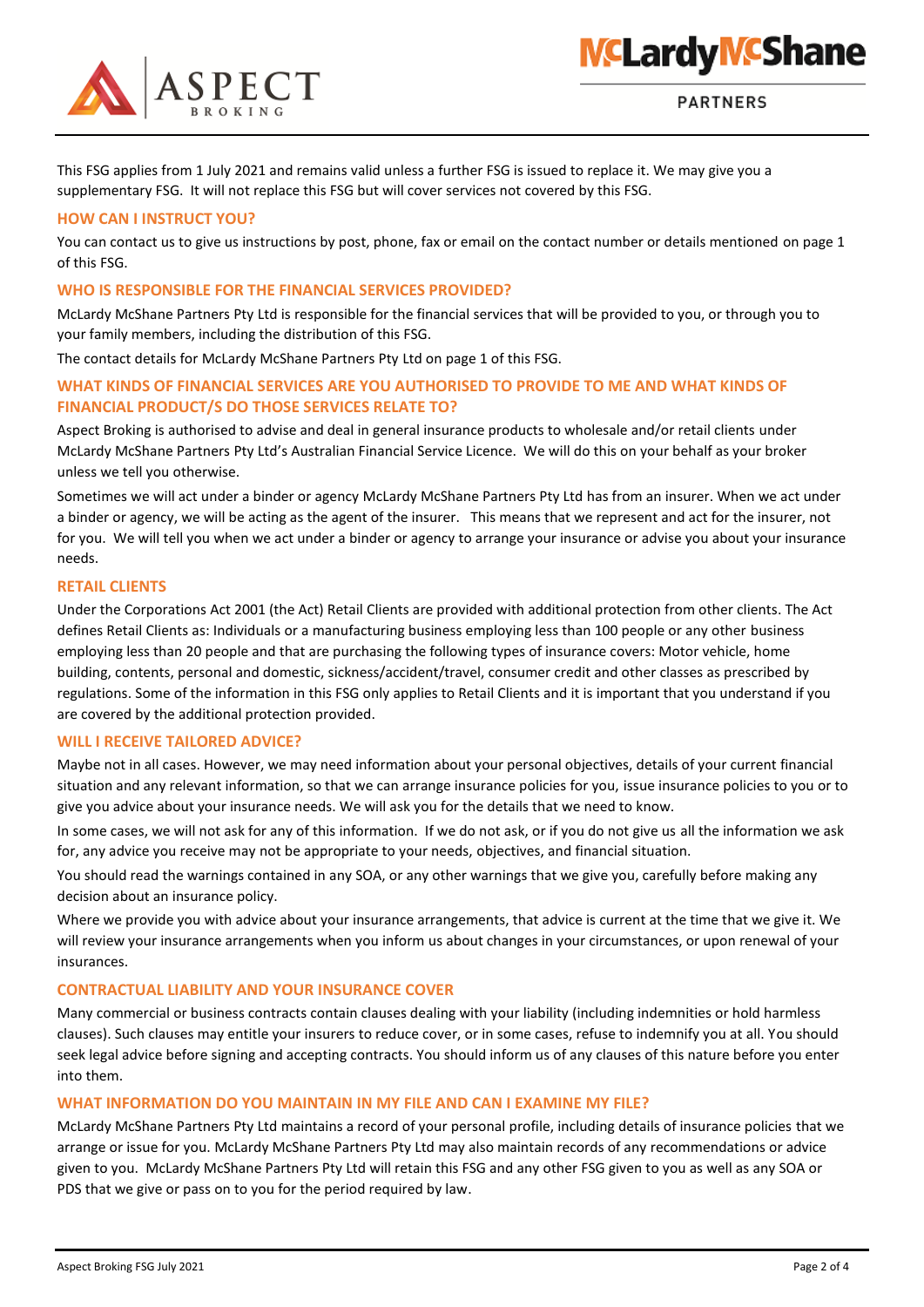

**NCLardy NCShane** 

McLardy McShane Partners Pty Ltd is and we are committed to implementing and promoting a privacy policy, which will ensure the privacy and security of your personal information. A copy of our privacy policy is available on request. If you wish to look at your file, please ask us and we will arrange for you to do so.

#### **HOW WILL I PAY FOR THE SERVICES PROVIDED?**

Payment for the services we provide you are payable directly to McLardy McShane Partners Pty Ltd. For each insurance product, the insurer will charge a premium that includes any relevant taxes, charges, and levies. McLardy McShane Partners Pty Ltd often receive a payment based on a percentage of this premium (excluding relevant taxes, charges, and levies) called commission, which is paid to McLardy McShane Partners Pty Ltd by the insurers. In some cases, you will also be charged a fee. These will all be shown on the invoice that is sent to you.

You can choose to pay for our services by any of the payment methods set out in the invoice. You are required to pay McLardy McShane Partners Pty Ltd within the time set out on the invoice.

If there is a refund or reduction of your premium as a result of a cancellation or alteration to a policy or based on a term of your policy (such as a premium adjustment provision), we will retain any fee we have charged you. We will also retain commission depending on our arrangements with the insurer or charge you a cancellation fee equal to the reduction in commission.

When you pay us your premium it will be banked into McLardy McShane Partners Pty Ltd's trust account. McLardy McShane Partners Pty Ltd will retain the commission from the premium you pay us and remit the balance to the insurer in accordance with McLardy McShane Partners Pty Ltd 's arrangements with the insurer. McLardy McShane Partners Pty Ltd will earn interest on the premium while it is in their trust account or McLardy McShane Partners Pty Ltd may invest the premium and earn a return. McLardy McShane Partners Pty Ltd will retain any interest or return on investment earned on the premium.

#### **HOW ARE ANY COMMISSIONS, FEES OR OTHER BENEFITS CALCULATED FOR PROVIDING FINANCIAL SERVICES?**

McLardy McShane Partners Pty Ltd 's commission will be calculated based on the following formula: **X = Y% x P**  In this formula:

X = McLardy McShane Partners Pty Ltd 's commission

Y% = the percentage commission paid to McLardy McShane Partners Pty Ltd by the insurer.

McLardy McShane Partners Pty Ltd 's commission varies between 0 and 35%.

P = the amount you pay for any insurance policy (less any government fees or charges included in that amount).

Aspect Broking will receive 90-95% of McLardy McShane Partners Pty Ltd 's commission.

Aspect Broking may charge a fee for service as well as, or instead of commission. The fee charged will depend on the complexity and level advice sought and provided, and the time spent on your insurance needs. The fee will be shown on the invoice that we send to you.

Occasionally we pay commissions, fees or benefits to others who refer you to us or refer us to an insurer. If we do, we will pay commissions to those people out of our commission or fees (not in addition to those amounts), in the range of 0% to 50%. Our employees that will assist you with your insurance needs will be paid a market salary. They may receive bonuses payable based on performance criteria.

If we give you personal advice, we will inform you of any fees, commission or other payments we, our associates or anyone referring you to us (or us to any insurer) will receive in relation to the policies that are the subject of the advice.

See below for information on the Steadfast association and commission.

# **DO YOU HAVE ANY RELATIONSHIPS OR ASSOCIATIONS WITH THE INSURERS WHO ISSUE THE INSURANCE POLICIES OR ANY OTHER MATERIAL RELATIONSHIPS?**

McLardy McShane Partners Pty Ltd is a Steadfast Group Limited (**Steadfast**) Network Broker. As a Steadfast Network Broker, McLardy McShane Partners Pty Ltd has access to member services including model operating and compliance tools, procedures, manuals and training, legal, technical, HR, contractual liability advice and assistance, group insurance arrangements, product comparison and placement support, claims support, group purchasing arrangements and broker support services. These services are either funded by Steadfast, subsidised by Steadfast or available exclusively to Steadfast Network Brokers for a fee.